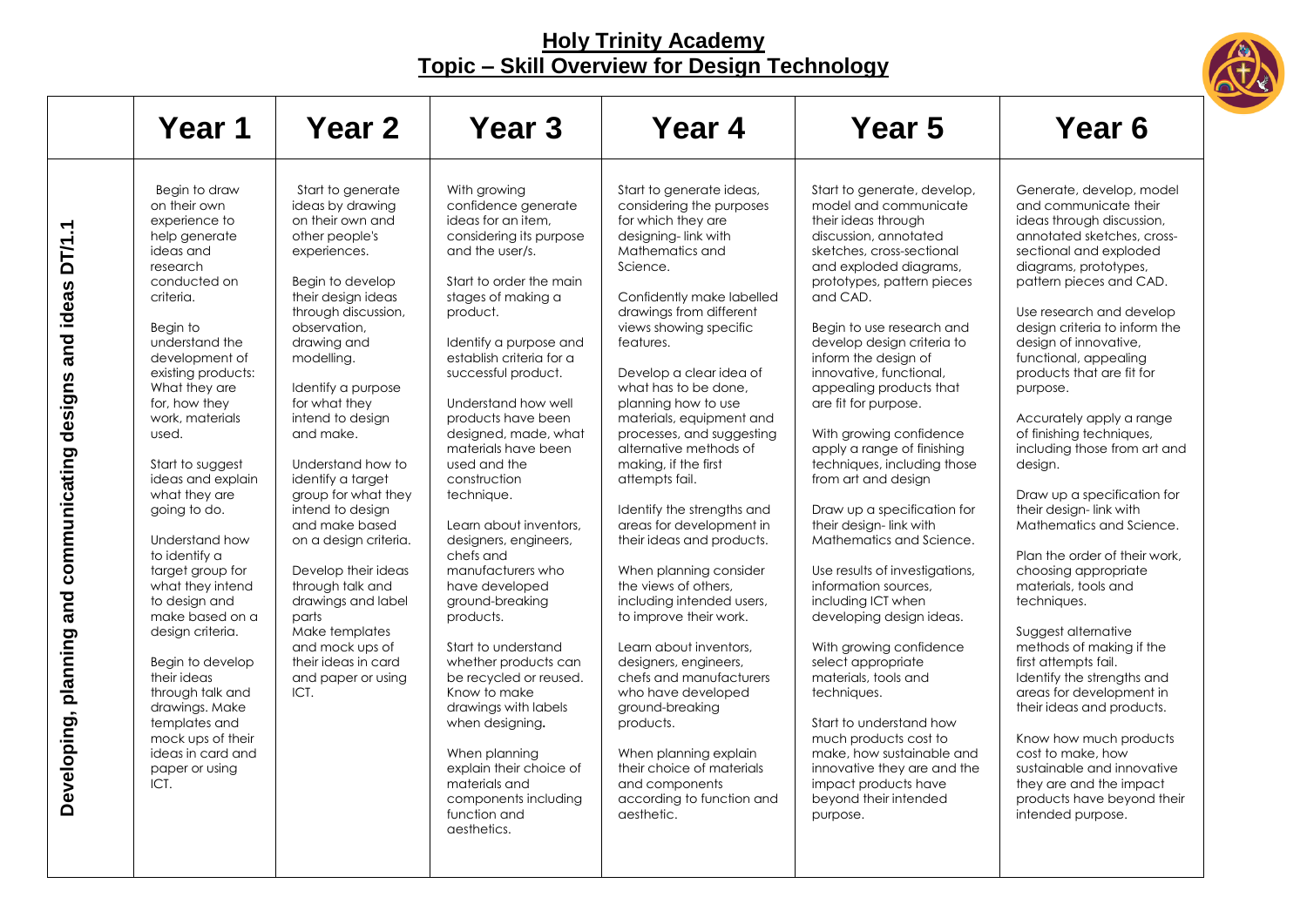- T

⊤

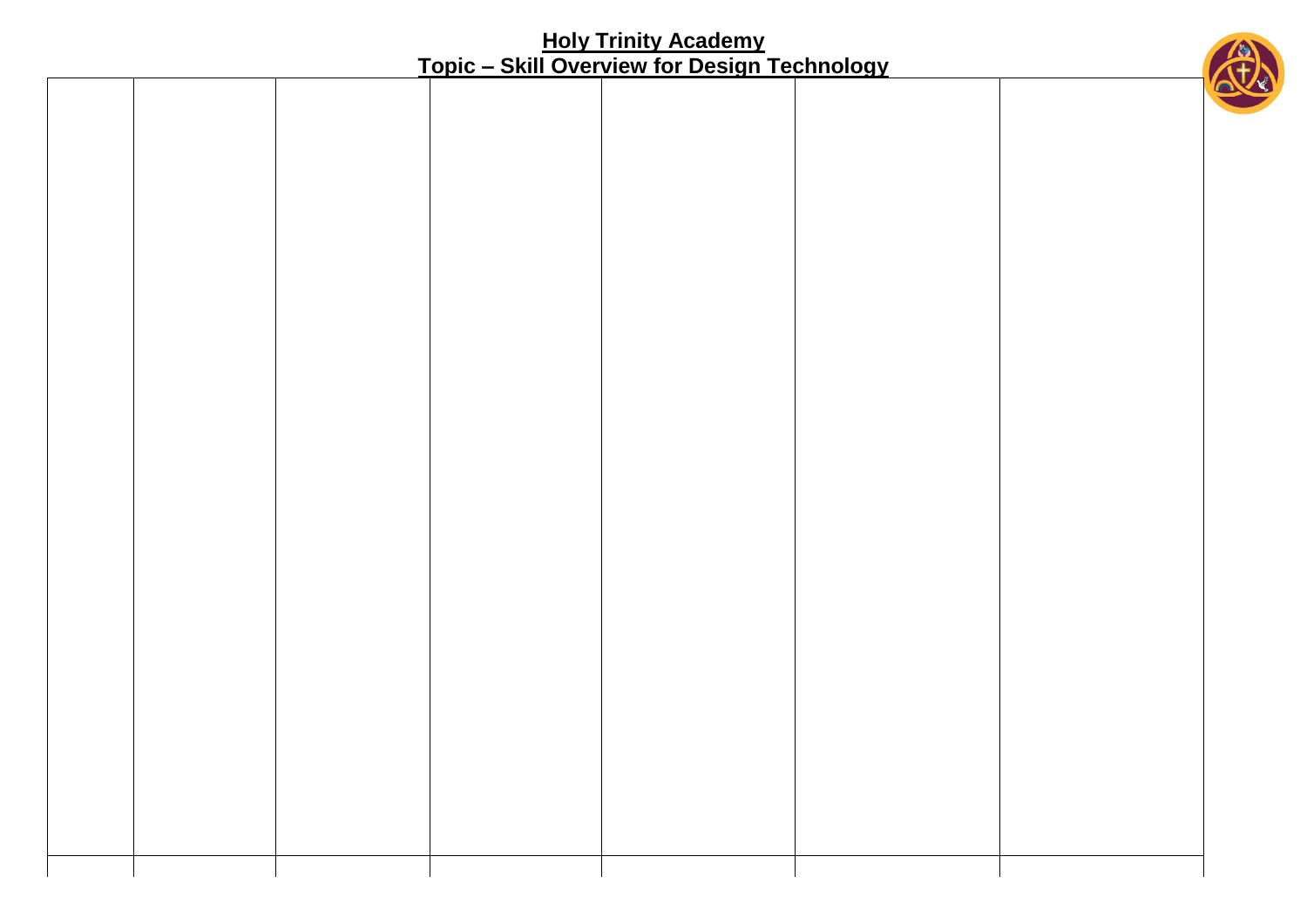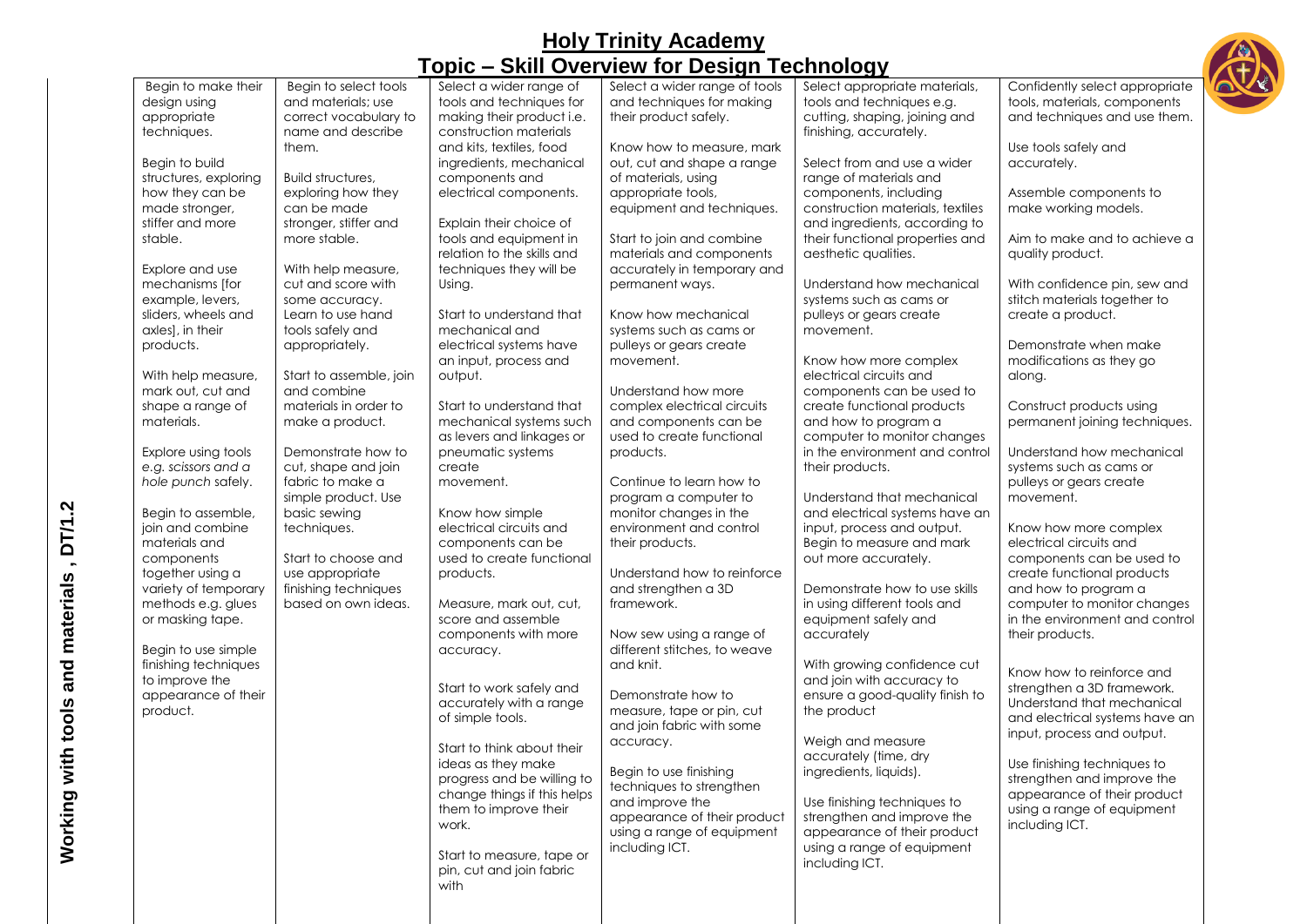

|                                                | Year 1                                                                                                                                                                                                                                                                                                                                                                   | Year 2                                                                                                                                                                                                                                                                                                                                                                                                 | Year <sub>3</sub>                                                                                                                                                                                                                                                                                                                                   | Year 4                                                                                                                                                                                                                                                                                                                                                                | Year 5                                                                                                                                                                                                                                                                                                                                                                     | Year 6                                                                                                                                                                                                                                                                                                                                                                                                                                                                                  |
|------------------------------------------------|--------------------------------------------------------------------------------------------------------------------------------------------------------------------------------------------------------------------------------------------------------------------------------------------------------------------------------------------------------------------------|--------------------------------------------------------------------------------------------------------------------------------------------------------------------------------------------------------------------------------------------------------------------------------------------------------------------------------------------------------------------------------------------------------|-----------------------------------------------------------------------------------------------------------------------------------------------------------------------------------------------------------------------------------------------------------------------------------------------------------------------------------------------------|-----------------------------------------------------------------------------------------------------------------------------------------------------------------------------------------------------------------------------------------------------------------------------------------------------------------------------------------------------------------------|----------------------------------------------------------------------------------------------------------------------------------------------------------------------------------------------------------------------------------------------------------------------------------------------------------------------------------------------------------------------------|-----------------------------------------------------------------------------------------------------------------------------------------------------------------------------------------------------------------------------------------------------------------------------------------------------------------------------------------------------------------------------------------------------------------------------------------------------------------------------------------|
| DT/1.3<br>and products<br>Evaluating processes | Start to evaluate their<br>product by discussing<br>how well it works in<br>relation to the purpose<br>(design criteria).<br>When looking at existing<br>products explain what<br>they like and dislike about<br>Products and why.<br>Begin to evaluate their<br>products as they are<br>developed, identifying<br>strengths and possible<br>changes they might<br>make. | Evaluate their work against<br>their design criteria.<br>Look at a range of existing<br>products explain what they<br>like and dislike about<br>Products and why.<br>Start to evaluate their<br>products as they are<br>developed, identifying<br>strengths and possible<br>changes they might make.<br>With confidence talk about<br>their ideas, saying what<br>they like and dislike about<br>them. | Start to evaluate their<br>product against original<br>design criteria e.g. how well<br>it meets its intended<br>purpose<br>Begin to disassemble and<br>evaluate familiar products<br>and consider the views of<br>others to improve them.<br>Evaluate the key designs of<br>individuals in design and<br>technology has helped<br>shape the world. | Evaluate their products<br>carrying out appropriate<br>tests.<br>Start to their work both<br>during and at the end of<br>the assignment.<br>Be able to disassemble and<br>evaluate familiar products<br>and consider the views of<br>others to improve them.<br>Evaluate the key designs of<br>individuals in design and<br>technology has helped<br>shape the world. | Start to evaluate a<br>product against the<br>original design<br>specification and by<br>carrying out tests.<br>Evaluate their work both<br>during and at the end of<br>the assignment.<br>Begin to evaluate it<br>personally and seek<br>evaluation from others.<br>Evaluate the key designs<br>of individuals in design<br>and technology has<br>helped shape the world. | Evaluate their products,<br>identifying strengths and<br>areas for development,<br>and carrying out<br>appropriate tests.<br>Evaluate their work both<br>during and at the end of<br>the assignment.<br>Record their evaluations<br>using drawings with labels.<br>Evaluate against their<br>original criteria and<br>suggest ways that their<br>product could be<br>improved.<br>Evaluate the key designs<br>of individuals in design<br>and technology has<br>helped shape the world. |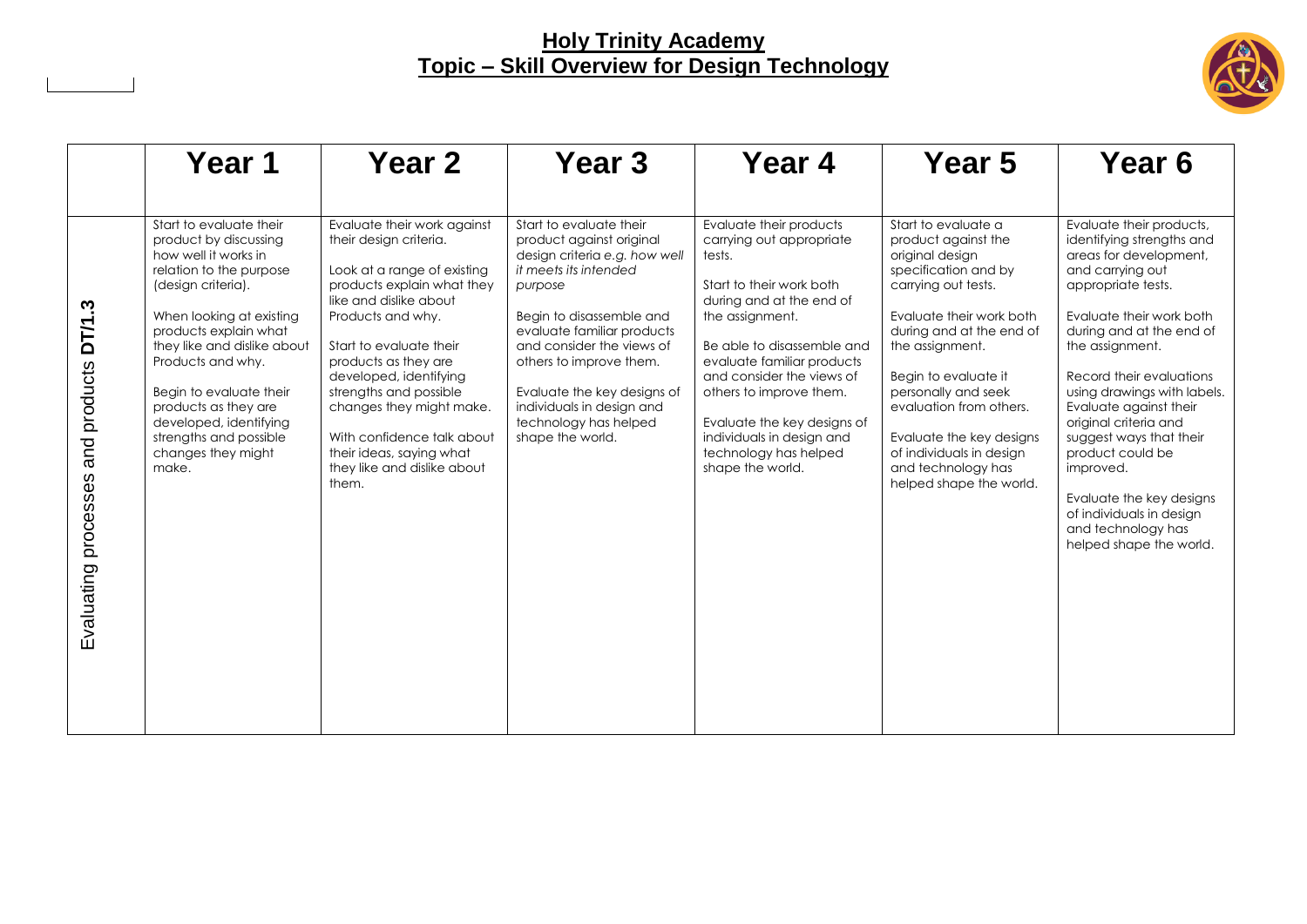

|                                                        | Year 1                                                                                                                                                                                                                                                                                                                                                                                                      | Year 2                                                                                                                                                                                                                                                                                                                            | Year 3                                                                                                                                                                                                                                                                                                                                                                                                                                                                                                                                                                                                                            | Year 4                                                                                                                                                                                                                                                                                                                                                                                                                                                                                                                                                                            | Year                                                                                                                                                                                                                                                                                                                                                                                                                                                                                                                                                                                                                                                                            | Year 6                                                                                                                                                                                                                                                                                                                                                                                                                                                                                                                                                                                                                             |
|--------------------------------------------------------|-------------------------------------------------------------------------------------------------------------------------------------------------------------------------------------------------------------------------------------------------------------------------------------------------------------------------------------------------------------------------------------------------------------|-----------------------------------------------------------------------------------------------------------------------------------------------------------------------------------------------------------------------------------------------------------------------------------------------------------------------------------|-----------------------------------------------------------------------------------------------------------------------------------------------------------------------------------------------------------------------------------------------------------------------------------------------------------------------------------------------------------------------------------------------------------------------------------------------------------------------------------------------------------------------------------------------------------------------------------------------------------------------------------|-----------------------------------------------------------------------------------------------------------------------------------------------------------------------------------------------------------------------------------------------------------------------------------------------------------------------------------------------------------------------------------------------------------------------------------------------------------------------------------------------------------------------------------------------------------------------------------|---------------------------------------------------------------------------------------------------------------------------------------------------------------------------------------------------------------------------------------------------------------------------------------------------------------------------------------------------------------------------------------------------------------------------------------------------------------------------------------------------------------------------------------------------------------------------------------------------------------------------------------------------------------------------------|------------------------------------------------------------------------------------------------------------------------------------------------------------------------------------------------------------------------------------------------------------------------------------------------------------------------------------------------------------------------------------------------------------------------------------------------------------------------------------------------------------------------------------------------------------------------------------------------------------------------------------|
|                                                        | Begin to understand that<br>all food comes from<br>plants or animals.<br>Explore the understanding<br>that food has to be<br>farmed, grown elsewhere<br>(e.g. home) or caught.                                                                                                                                                                                                                              | Understand that all food<br>comes from plants or<br>animals.<br>Know that food has to be<br>farmed, grown elsewhere<br>(e.g. home) or caught.<br>Understand how to name<br>and sort foods into the five                                                                                                                           | Start to know that food is<br>grown (such as tomatoes,<br>wheat and potatoes),<br>reared (such as pigs,<br>chickens and cattle) and<br>caught (such as fish) in the<br>UK, Europe and the wider<br>world.                                                                                                                                                                                                                                                                                                                                                                                                                         | Understand that food is<br>grown (such as tomatoes,<br>wheat and potatoes),<br>reared (such as pigs,<br>chickens and cattle) and<br>caught (such as fish) in the<br>UK, Europe and the wider<br>world.                                                                                                                                                                                                                                                                                                                                                                            | Understand that food is<br>grown (such as tomatoes,<br>wheat and potatoes),<br>reared (such as pigs,<br>chickens and cattle) and<br>caught (such as fish) in<br>the UK, Europe and the<br>wider world.                                                                                                                                                                                                                                                                                                                                                                                                                                                                          | Know that food is grown<br>(such as tomatoes, wheat<br>and potatoes), reared<br>(such as pigs, chickens<br>and cattle) and caught<br>(such as fish) in the UK,<br>Europe and the wider<br>world.                                                                                                                                                                                                                                                                                                                                                                                                                                   |
| Cooking and Nutrition<br>$\blacktriangledown$<br>DT/2. | Start to understand how<br>to name and sort foods<br>into the five groups in 'The<br>Eat well plate'<br>Begin to understand that<br>everyone should eat at<br>least five portions of fruit<br>and vegetables every<br>day.<br>Know how to prepare<br>simple dishes safely and<br>hygienically, without using<br>a heat source.<br>Know how to use<br>techniques such as<br>cutting, peeling and<br>grating. | groups in 'The Eat well<br>plate'<br>Know that everyone should<br>eat at<br>least five portions of fruit<br>and vegetables every day.<br>Demonstrate how to<br>prepare simple dishes safely<br>and hygienically, without<br>using a heat source.<br>Demonstrate how to use<br>techniques such as cutting,<br>peeling and grating. | Understand how to prepare<br>and cook a variety of<br>predominantly savoury<br>dishes safely and<br>hygienically including,<br>where appropriate, the use<br>of a heat source.<br>Begin to understand how to<br>use a range of techniques<br>such as peeling, chopping,<br>slicing, grating, mixing,<br>spreading, kneading and<br>baking.<br>Start to understand that a<br>healthy diet is made up<br>from a variety and balance<br>of different food and drink,<br>as depicted in 'The Eat well<br>plate'<br>Begin to know that to be<br>active and healthy, food<br>and drink are needed to<br>provide energy for the<br>body. | Understand how to prepare<br>and cook a variety of<br>predominantly savoury<br>dishes safely and<br>hygienically including,<br>where appropriate, the use<br>of a heat source.<br>Know how to use a range of<br>techniques such as peeling,<br>chopping, slicing, grating,<br>mixing, spreading, kneading<br>and baking.<br>Know that a healthy diet is<br>made up from a variety<br>and balance of different<br>food and drink, as depicted<br>in 'The Eat well plate'<br>Know that to be active and<br>healthy, food and drink are<br>needed to provide energy<br>for the body. | Begin to understand that<br>seasons may affect the<br>food available.<br>Understand how food is<br>processed into ingredients<br>that can be eaten or<br>used in cooking.<br>Know how to prepare and<br>cook a variety of<br>predominantly savoury<br>dishes safely and<br>hygienically including,<br>where appropriate, the<br>use of a heat source<br>Start to understand how<br>to use a range of<br>techniques such as<br>peeling, chopping, slicing,<br>grating, mixing,<br>spreading, kneading and<br>bakina.<br>Begin to understand that<br>different food and drink<br>contain different<br>substances – nutrients,<br>water and fibre - that<br>are needed for health. | Understand that seasons<br>may affect the food<br>available.<br>Understand how food is<br>processed into ingredients<br>that can be eaten or<br>used in cooking.<br>Know how to prepare and<br>cook a variety of<br>predominantly savoury<br>dishes safely and<br>hygienically including,<br>where appropriate, the<br>use of a heat source<br>Understand how to use a<br>range of techniques such<br>as peeling, chopping,<br>slicing, grating, mixing,<br>spreading, kneading and<br>baking.<br>Know different food and<br>drink contain different<br>substances - nutrients,<br>water and fibre - that<br>are needed for health |